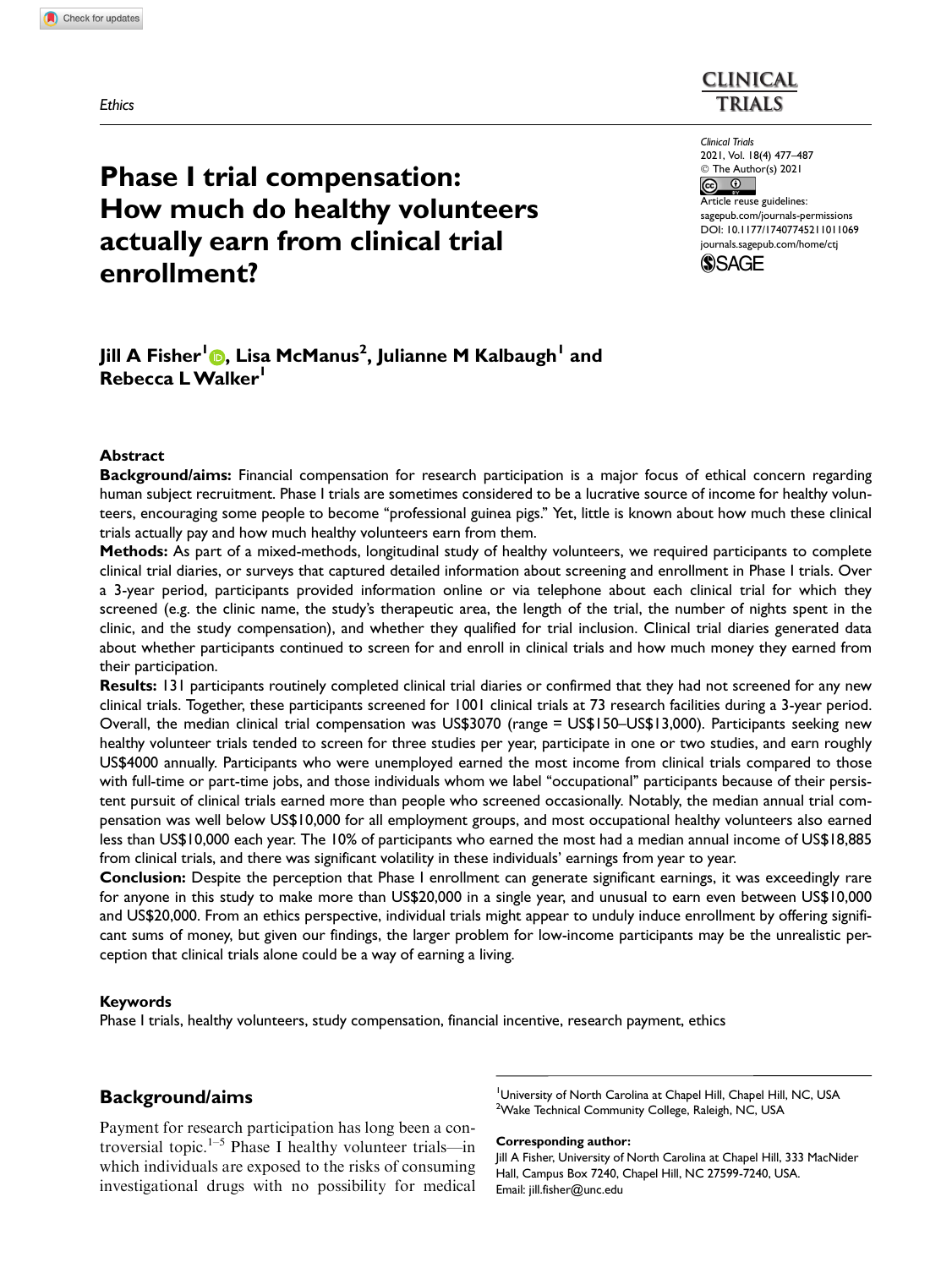benefit—typically offer more substantial payments than other types of research. Phase I trials also frequently require healthy volunteers to accept intense medical and behavioral monitoring, including confinement in a residential research facility, for days or weeks as part of their participation.<sup>6</sup> This unique set of circumstances has spurred ethical concerns about unduly inducing participation with offers of high compensation, on one hand, and exploiting participants through offering low payments, on the other hand.<sup>7–11</sup> The literature suggests that healthy volunteers can earn anywhere from a few hundred dollars to over US\$10,000 from Phase I trials, depending primarily on the length of the study.<sup>12,13</sup> Some healthy individuals even use Phase I trials as their sole source of income, creating a cadre of ''professional guinea pigs" or "professional lab rats."<sup>14–16</sup> While apparently primarily a US phenomenon, other countries also report serial participation among healthy volunteers motivated to earn income through clinical trials.17–19

Despite significant attention to the ethics of Phase I trial compensation and concerns about so-called professional participation, little is known about how much these trials actually pay and how much healthy volunteers can expect to earn, either through occasional enrollment or more concerted effort to earn a living. In the United States, there are no centralized participant registries or limitations on how much income individuals can earn from medical research.<sup>20</sup> By taking the scholarly and popular literature at face value, Phase I trials are a lucrative source of income, such as when it is suggested that healthy volunteers can earn over US\$30,000 annually from clinical trials.<sup>21-23</sup> A research participation website even suggests that healthy volunteers can ''theoretically'' enroll in six to seven trials and earn an average of US\$18,000 to US\$28,000 annually by "do[ing] studies for a living."<sup>24</sup> Examining Phase I participation is therefore crucial to providing insights into what can be expected as typical trial earnings, as well as the upper limits of what healthy volunteers might make when they pursue clinical trials persistently.

This article uses data from a longitudinal study of US healthy volunteers to document the clinical trial income that participants earned annually over a 3-year period. Because people have differing levels of clinical trial involvement, we provide details about the clinical trial activities (e.g. number of screenings, number of trials, and time spent in clinics) based on participants' employment status (i.e. full-time, part-time, or unemployed) and their pursuit of clinical trials (i.e. occasional or occupational). We also compare the topearning healthy volunteers to the others in this study. This empirically grounded snapshot of clinical trial compensation can subsequently shed light on which ethical concerns are the most salient in the context of Phase I trials.

# Methods

From 2013 to 2017, we conducted a mixed-methods, longitudinal study of individuals who were enrolled in Phase I trials as healthy volunteers. The purpose of this National Institutes of Health (NIH)-funded study was to investigate how healthy people perceive the risks and benefits of their clinical trial participation over time, how they make decisions about their trial enrollment, and how trial participation affects their health behaviors. A key study component was to collect data in real time about participants' clinical trial involvement, including screenings and completed trials. The study was reviewed and approved by the Biomedical Institutional Review Board at the University of North Carolina at Chapel Hill (#13-1256).

Seven US Phase I clinics (three in the East, two in the Midwest, and two in the West) gave us permission to visit their facilities and recruit clinical trial participants. Other than providing access to participants, the clinics were not involved in study design, conduct, or analysis. Participants were recruited by the principal investigator (PI) and other study team members between May and December 2013. All individuals who were enrolled as healthy volunteers at one of these research clinics and spoke English or Spanish were eligible for this study. To incentivize enrollment, participants were given a US\$20 Visa gift card after enrollment and completion of an initial interview and could earn up to US\$450 more over 3 years by completing this study. Approximately, 90% of individuals invited to participate subsequently enrolled. All participants provided written informed consent.

The study design included "full-participation" and "control" arms to which participants were randomized in a 4:1 ratio after enrollment. The full-participation arm was interviewed a total of five times (in person at enrollment, then via telephone 6 months, 1 year, 2 years, and 3 years later) and completed clinical trial diaries (CTDs), which were surveys that captured detailed information about clinical trial screening and enrollment. Control participants were interviewed twice (in person at enrollment, then via telephone 3 years later) and did not complete CTDs. The purpose of the control group was to assess whether this study unintentionally affected how often participants enrolled or how they perceived Phase I trials. At enrollment, we collected participant demographic information, including gender, race, ethnicity, and age. Additional demographics such as employment status, current job, educational attainment, and household income were updated at each interview stage.

Participants accessed the CTD instrument online by logging into a survey portal. A shorter version was also available for participants to complete via telephone with a study team member. The CTD collected information about each clinical trial for which the person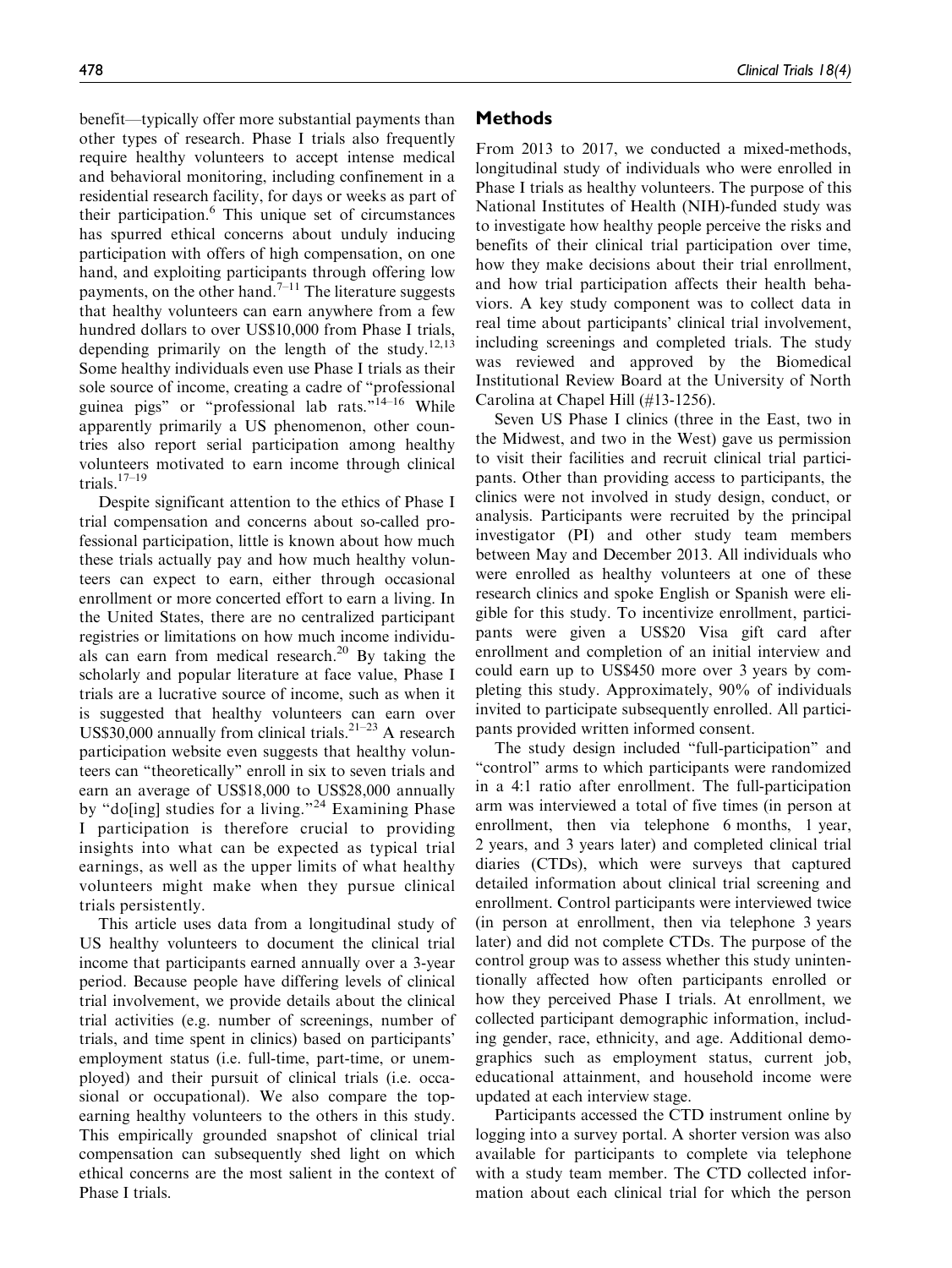screened (e.g. the clinic name, screening date, trial start date, the trial's therapeutic area, study compensation, trial length, and the number of nights spent in the clinic) and whether they qualified for trial inclusion. If they qualified and enrolled, the CTD collected data about their experiences in that trial. $13$  Participants were required to complete a CTD every time they screened, but they were not obligated to screen for any clinical trials while enrolled in this study and were not compensated for completing CTDs. We contacted participants by email, text, and/or phone every 1–3 months reminding them to either complete CTDs or let us know they had not screened for any trials. We also used scheduled interviews to check for missing CTDs and then updated their CTD record.

## Results

### Sample population

We enrolled 180 healthy volunteers in this study. This sample size ensured adequate representation of participant diversity while maintaining feasibility for the study's intensive qualitative portion. A total of 146 healthy volunteers were randomized to the study's fullparticipation arm, and we retained 133 (91.1%) through the entire 3-year protocol. Of those not retained, nine were lost to follow-up (including one death), three voluntarily withdrew, and one was withdrawn by the study team. For the study's quantitative portion, 131 participants routinely completed CTDs or confirmed that they had not screened for any new clinical trials, so the current analysis is based on those 131 individuals' CTD data. (Thirty-four participants were allocated to the control arm, and  $33$  (97.1%) were retained. They are not included here because this arm did not complete CTDs.)

Our sample was recruited from the seven Phase I clinics to achieve equal representation across the Eastern, Midwestern, and Western United States. Table 1 presents participants' demographic characteristics, and the sub-sample of 131 participants largely reflects both our overall sample (full-participation and control arms) as well as other empirical studies of healthy volunteers. $25-27$  Three-quarters of participants in our sample were men, and two-thirds were from racial and ethnic minority groups. Almost half were at least 40 years old at enrollment, and 81% were 30 or older. Nearly 70% of participants did not have a college degree, and over 40% reported an annual household income (including clinical trial compensation) of less than US\$25,000. At the time of enrolling in this study, 55% of participants had completed five or more clinical trials, and only 20% were in their first trial.

Our final data set included 1138 CTDs, each representing a participant's attempt to enroll in a clinical trial. Excluding CTDs done for ''baseline'' clinical trials at enrollment in this study, 131 participants screened for 1001 subsequent trials over the next 3 years. These trials were conducted at 73 different US clinics, including academic research centers, pharmaceutical company clinics, contract research organization clinics, and independent research clinics (for more details about the clinical trials, see Supplemental Materials). Sixteen (12.2%) participants did not screen for any subsequent trials, but the vast majority screened for at least one more (median = 6; maximum = 53) (Table 1). Out of the 1001 new screenings, the participants did not qualify for those trials in 259 instances (25.9%). Participants enrolled in 497 (67.0%) of the remaining 742 clinical trials. In the other instances, participants decided not to enroll, were not selected to participate despite qualifying, were medically disqualified on the trial start day, or were notified the trial had been canceled. During the 3 years that we followed participants, 31 (23.7%) did not complete another trial, including both the participants who never screened again and 15 who screened but did not enroll in any new trials. Of the remaining participants, roughly a quarter enrolled in one or two new trials, a quarter enrolled in three to five new trials,

### Financial compensation offered

 $(\text{median} = 3; \text{maximum} = 22)$  (Table 1).

Participants' CTD data provide a snapshot of how much financial compensation US Phase I trials offer healthy volunteers. Our participants screened for clinical trials with a wide range of study payments. The smallest was a US\$150 vaccine study that did not require any clinic confinement; whereas the largest was a US\$13,000 cancer study that required healthy volunteers to spend 34 consecutive days and nights in the research clinic. Overall, the median compensation was US\$3070, and the majority of trials (65.1%) offered less than US\$4000, with fewer than 2% offering compensation above US\$10,000 (Table 2).

and the final quarter enrolled in six or more new trials

The median clinical trial length, regardless of payment, was 20 days, with a median clinic confinement of nine nights. At times, these were consecutive nights, but, in other instances, participants would come and go for multiple confinement periods. (We refer to the confinement period as ''nights'' to indicate that participants were required to sleep and normally spend a 24-h period in the clinic.) In general, the longer the trial, the more compensation offered to participants. We also calculated the trials' daily rate by dividing the total compensation by the trial length, and the median rate was US\$196 per day (Table 2). Importantly, the calculated daily rate is a crude metric of time in the trial, without accounting for whether participants needed to be at the clinic (n.b. they would be expected to follow the trial protocol regardless of whether they were in the clinic). Although there was fluctuation across the study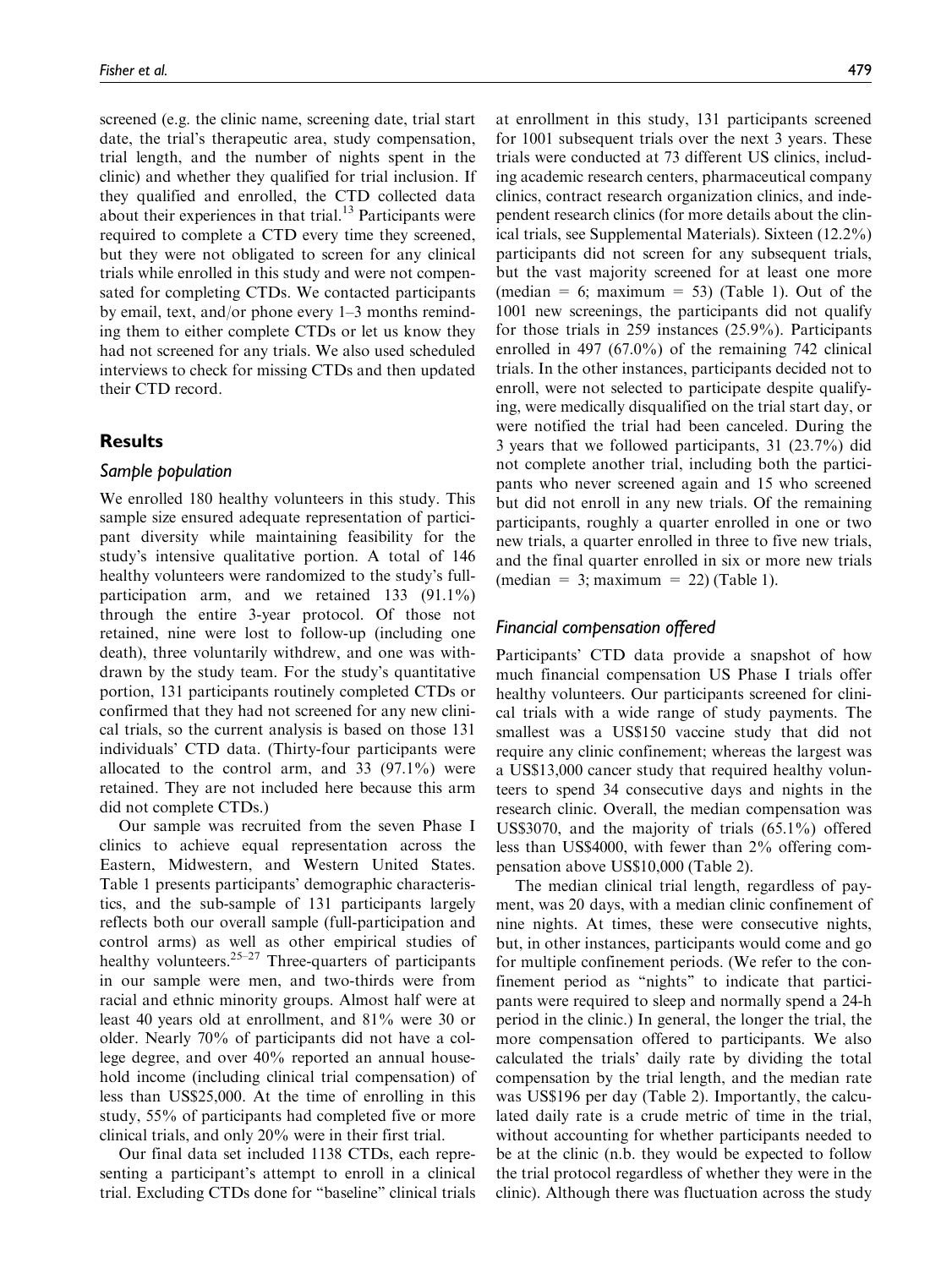|                                               | n            | %     |
|-----------------------------------------------|--------------|-------|
| Gender                                        |              |       |
| Women                                         | 32           | 24.4% |
| Men                                           | 99           | 75.6% |
| Race/ethnicity                                |              |       |
| Non-Hispanic Black/African American           | 49           | 37.4% |
| Non-Hispanic other <sup>a</sup>               | 8            | 6.1%  |
| Non-Hispanic White                            | 45           | 34.4% |
| Hispanic <sup>b</sup>                         | 29           | 22.1% |
| Age at enrollment                             |              |       |
| $18 - 21$                                     | 3            | 2.3%  |
| $22 - 29$                                     | 22           | 16.8% |
| $30 - 39$                                     | 47           | 35.9% |
| $40 - 49$                                     | 39           | 29.8% |
| $50 +$                                        | 20           | 15.3% |
| Educational attainment at enrollment          |              |       |
| Less than high school                         | 9            | 6.9%  |
| High school or GED                            | 28           | 21.4% |
| Some college                                  | 40           | 30.5% |
| Trade/technical/vocational training           | 4            | 10.7% |
| Associate's degree (2-year college degree)    | 12           | 9.2%  |
| Bachelor's degree (4-year college degree)     | 25           | 19.1% |
| Graduate degree                               | 3            | 2.3%  |
| Household income at enrollment <sup>c</sup>   |              |       |
| Less than US\$10,000                          | 20           | 15.3% |
| US\$10,000-US\$24,999                         | 36           | 27.5% |
| US\$25,000-US\$49,999                         | 55           | 42.0% |
| US\$50,000-US\$74,999                         | $\mathbf{H}$ | 8.4%  |
| US\$75,000-US\$99,999                         | 4            | 3.1%  |
| US\$100,000 or more                           | 4            | 3.1%  |
| Clinical trial experience at enrollment       |              |       |
| I study                                       | 27           | 20.6% |
| 2-4 studies                                   | 32           | 24.4% |
| 5-10 studies                                  | 37           | 28.2% |
| II-200 studies                                | 35           | 26.7% |
| Clinical trial screenings after enrollment    |              |       |
| No new screenings                             | 16           | 12.2% |
|                                               | 49           | 37.4% |
| 1-5 new screenings                            | 33           | 25.2% |
| 6-10 new screenings                           | 33           |       |
| II or more new screenings                     |              | 25.2% |
| Clinical trial participation after enrollment |              |       |
| No new studies                                | 31           | 23.7% |
| 1-2 new studies                               | 34           | 26.0% |
| 3-5 new studies                               | 33           | 25.2% |
| 6-10 new studies                              | 24           | 18.3% |
| 11 or more new studies                        | 9            | 6.9%  |

|  | <b>Table 1.</b> Study participants' demographics characteristics and clinical trial activity ( $N = 131$ ). |  |  |  |  |  |
|--|-------------------------------------------------------------------------------------------------------------|--|--|--|--|--|
|--|-------------------------------------------------------------------------------------------------------------|--|--|--|--|--|

GED: General Educational Development.

<sup>a</sup>The category Non-Hispanic other includes individuals who identified as American Indian, Asian, Native Hawaiian/Pacific Islander, and more than one race.

<sup>b</sup>The category Hispanic includes all racial groups, of which we have those in our sample who identified as White, Black, more than one race, American Indian, and Native Hawaiian/Pacific Islander.

<sup>c</sup>Data for household income were not reported by one participant.

payment bands, the higher the compensation amount, the higher the daily median pay, except for the studies paying more than US\$12,000. Based on the interquartile ranges, the most variability in the daily compensation rate was in the lowest-paying studies, particularly those offering less than US\$2000. In sum, some clinical trials available to healthy volunteers offered rather substantial payment, but the plurality of clinical trials compensated between US\$2000 and US\$4000.

### Annual clinical trial activity and earnings

Following a cohort of healthy volunteers for 3 years allowed unprecedented insight into serial clinical trial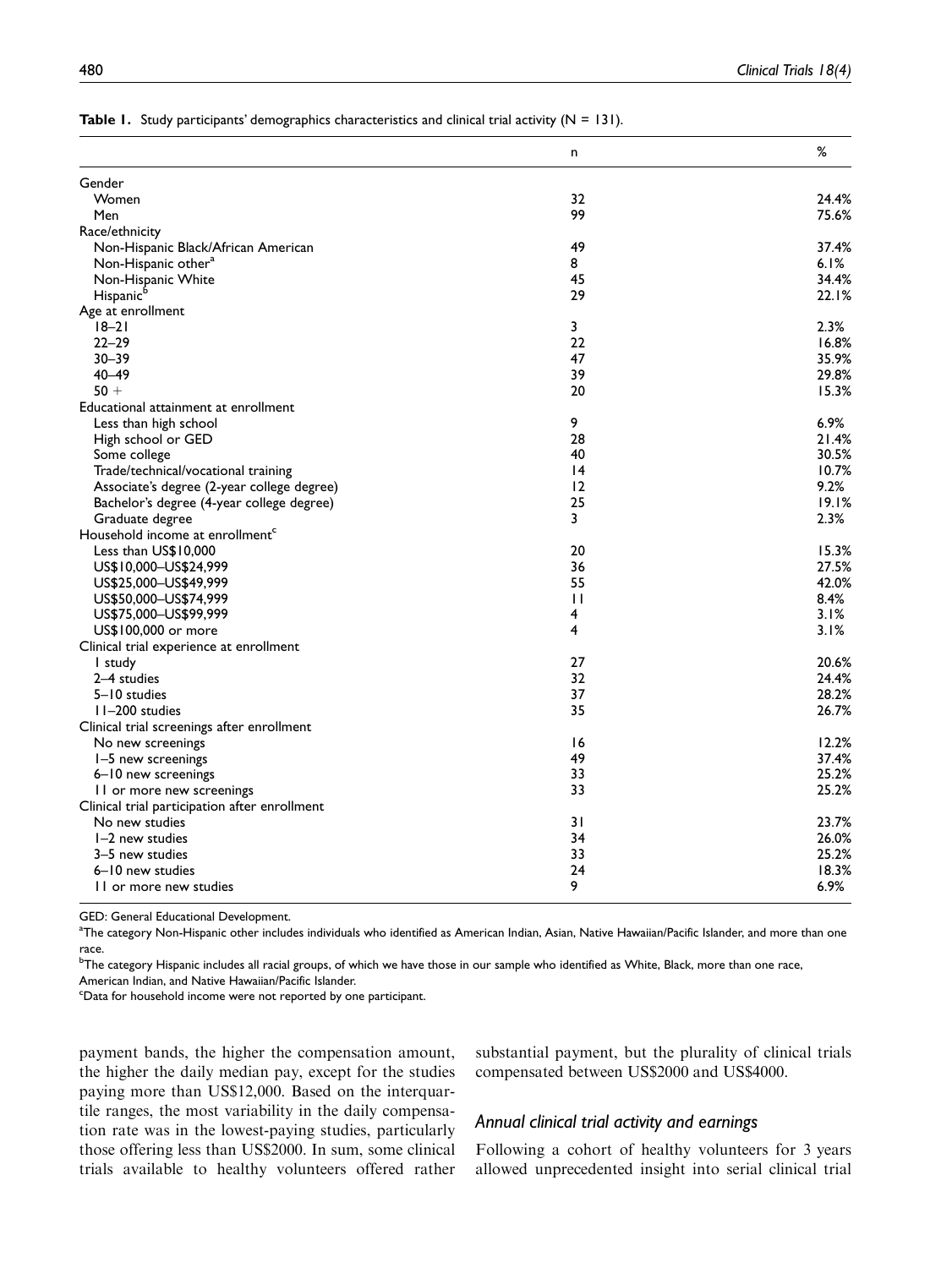| Study pay categories  | Total number of studies (%) | Median pay per day enrolled (IQR) |
|-----------------------|-----------------------------|-----------------------------------|
| US\$0-US\$1999        | 221 (22.9%)                 | US\$135 (184)                     |
| US\$2000-US\$3999     | 409 (42.3%)                 | US\$168 (148)                     |
| US\$4000-US\$5999     | 194(20.1%)                  | US\$215 (118)                     |
| US\$6000-US\$7999     | 87 (9.0%)                   | US\$233 (95)                      |
| US\$8000-US\$9999     | 39 (4.0%)                   | US\$246 (75)                      |
| US\$10,000-US\$11,999 | 10(1.0%)                    | $US$293$ (114)                    |
| US\$12,000-US\$13,999 | 7(0.7%)                     | US\$263 (100)                     |
| Grand total*          | 967                         | US\$196 (153)                     |

Table 2. Distribution of available clinical trials by pay.

IQR: interquartile range.

\* Post-baseline studies that were missing data about study payment and studies with a length of more than 120 days are not included.

Table 3. Healthy volunteers' earnings and participation over 3 years.

|                                                            | Number of<br>participants |                                         | Screenings<br>per person<br>per year |     | Participation<br>per person<br>per year |     | Pay per person<br>per year (US\$)                     |                      |
|------------------------------------------------------------|---------------------------|-----------------------------------------|--------------------------------------|-----|-----------------------------------------|-----|-------------------------------------------------------|----------------------|
|                                                            | Total                     | n who<br>screened (%)                   | Median<br>(minimum-maximum)          | IQR | Median<br>(minimum-maximum)             | IQR | Median<br>(minimum-maximum)                           | IQR                  |
| Baseline to year 1<br>Year 1 to year 2<br>Year 2 to year 3 | 131<br>131<br>130         | 113 (86.3%)<br>88 (67.2%)<br>68 (52.3%) | $3(1-16)$<br>$3(1-22)$<br>$3(1-15)$  |     | $2(0-9)$<br>$(0 - 8)$<br>$(0 - 8)$      |     | 3950 (0-47,200)<br>4100 (0-32,800)<br>4800 (0-39,605) | 6720<br>9059<br>9824 |

IQR: interquartile range.

participation, as well as attrition from participation. At enrollment in this study, every participant was necessarily a current healthy volunteer in a clinical trial. One year later, 86.3% of participants continued to screen; the next year,  $67.2\%$  continued to screen; just 52.3% screened in the third year (Table 3). Despite the decline in trial participation overall, clinical trial activity among those who were seeking new trials was quite consistent across the 3 years. In general, these participants tended to screen for three trials, participate in one to two trials, and earn roughly US\$4000 annually (Table 3). In 75.1% of the cases (counted as each participant's annual income for each of 3 years), participants who screened for at least one trial earned less than US\$10,000 in study compensation in a given year; indeed, 19.7% earned no income, 34.6% earned less than US\$5000, and only 20.8% earned between US\$5000 and US\$9999. Participants earned annual compensation of between US\$10,000 and US\$19,999 in 17.5% of cases, and over US\$20,000 in just 7.4% of cases.

Healthy volunteers' overall financial situations vary, so we queried how our participants' employment status mapped onto their clinical trial activity and earnings (Table 4). Employment fluctuated by year, with people moving among full-time, part-time, and no formal work. Attrition from clinical trial participation was most marked in the full-time and unemployed categories, while the percentage of individuals with part-time employment seeking clinical trials remained relatively more stable. Of those actively pursuing trials, individuals with full-time jobs typically screened and participated less often than did individuals who worked part-time, who in turn screened and participated less often than did individuals who were unemployed. The average clinical trial length—as a function both of total days enrolled and nights confined to a research clinic was similar across employment groups. However, with more trial enrollment, unemployed participants generally spent a greater total amount of time annually in clinical trials than the other two groups. Regarding study payment, full-time workers typically earned US\$2350–US\$4400 from enrolling in one trial per year, part-time workers typically earned US\$3850–US\$5400 from enrolling in one to two trials per year, and unemployed people typically earned US\$5638–US\$12,525 from enrolling in two to four trials per year. Thus, healthy volunteers who were unemployed earned the most income from clinical trials compared to those with full-time or part-time jobs. More broadly, it is striking that except for unemployed individuals who participated in clinical trials during the final study year, the median annual trial compensation was well below US\$10,000 for all employment groups.

Phase I trial participation can be categorized as either "occasional" or "occupational" depending on the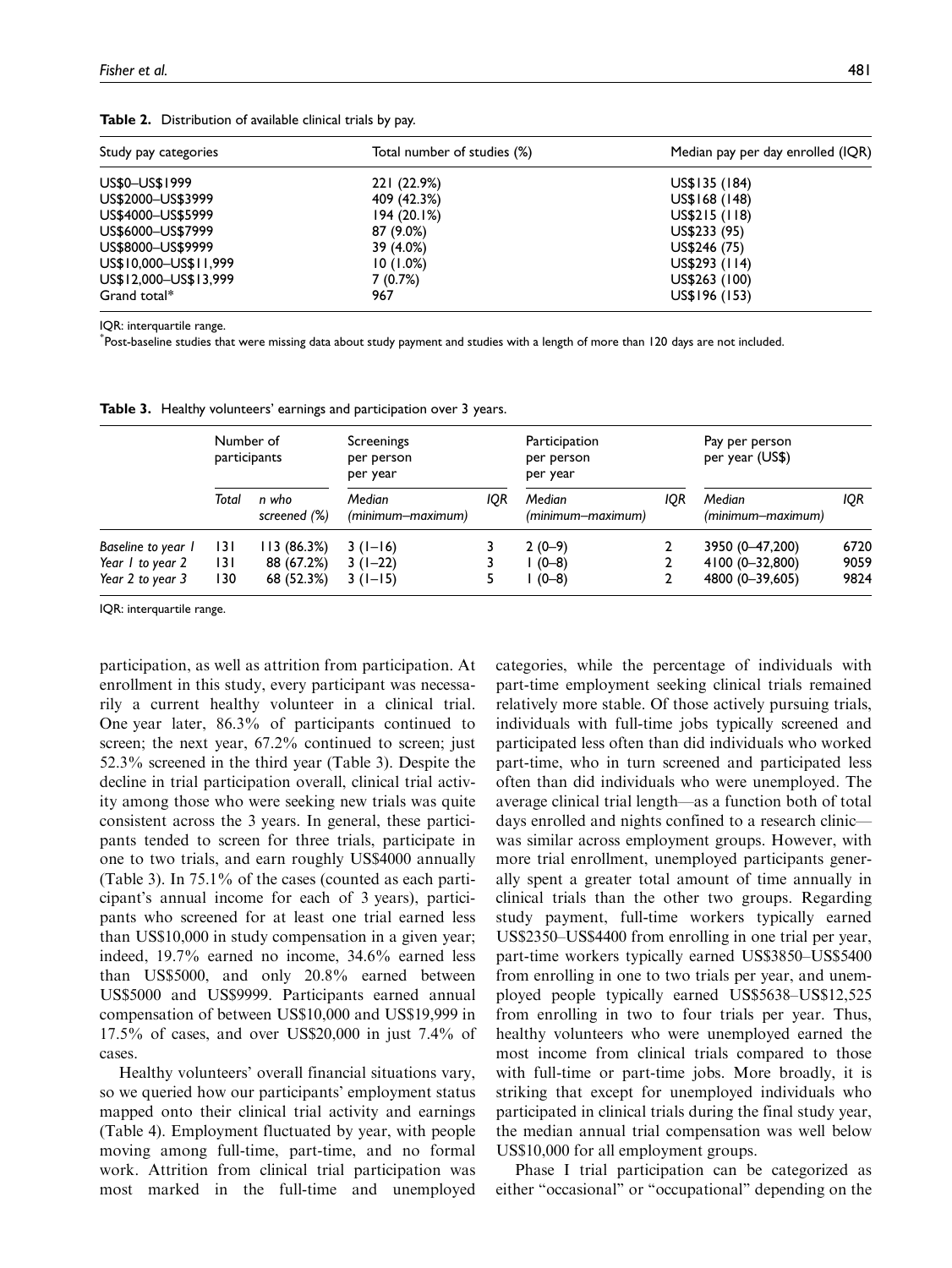|                           |                |                                  | Table 4. Healthy volunteers' earnings and participation over 3 |     | years by employment status.          |    |                                                    |               |                                                                                   |                 |                                                           |              |
|---------------------------|----------------|----------------------------------|----------------------------------------------------------------|-----|--------------------------------------|----|----------------------------------------------------|---------------|-----------------------------------------------------------------------------------|-----------------|-----------------------------------------------------------|--------------|
|                           |                | participants<br>Number of        | person per year<br>Screenings per                              |     | Participation per<br>person per year |    | clinical trials <sup>a</sup><br>Total time in      |               |                                                                                   |                 | Pay per person per<br>year (US\$)                         |              |
|                           |                | screened (%)<br>Total n who      | (minimum–maximum)<br>Median                                    | lQR | (minimum–maximum)<br>Median          | ιğ | (minimum-maximum)<br>Median days                   |               | (minimum–maximum)<br>IQR Median nights                                            | ιδ              | (minimum–maximum)<br>Median                               | ιěχ          |
| Full-time                 | 55             | 43 (78.2%)<br>Baseline to year 1 | $\frac{1}{2}$ (1-8)                                            |     |                                      |    |                                                    |               |                                                                                   | 22              |                                                           |              |
| Part-time                 |                | 30 (88.2%)                       | $3(2-12)$                                                      |     | (၁) ရက်<br>(၁) (၁)<br>– ၁ (၁)        |    | $44 (4 - 188)$<br>$45 (3 - 216)$<br>$46 (3 - 365)$ | 532           | $\begin{array}{c} 13 & (0 - 116) \\ 17 & (1 - 142) \\ 24 & (2 - 124) \end{array}$ |                 | 2350 (0-31,425)<br>5400 (0-47,200)<br>5638 (0-33,607)     | 5498<br>6498 |
| <b>Jnemployed</b>         | $\overline{4}$ | 40 (95.2%)                       | $4(1-16)$                                                      |     |                                      |    |                                                    |               |                                                                                   | ᢌ               |                                                           | 1,428        |
|                           |                | Year I to year 2 <sup>b</sup>    |                                                                |     |                                      |    |                                                    |               |                                                                                   |                 |                                                           |              |
| Part-time<br>Full-time    | SO             | 33 (55.0%)<br>27 (77.1%)         | $2(1-7)$<br>4(1-10)                                            |     |                                      |    |                                                    | 2             |                                                                                   |                 |                                                           | 6825<br>6925 |
| Jnemployed                | 35             | 28 (80.0%)                       | $4(1-22)$                                                      |     | နေ့<br>၁၀၀၀<br>– – ၁                 |    | $\frac{31(3-99)}{50(8-158)}$<br>50 (8-158)         | 86            | $\begin{array}{c} 12 (0 - 40) \\ 11 (0 - 65) \\ 35 (2 - 120) \end{array}$         |                 | 2500 (0-15,000)<br>3970 (0-18,815)<br>6500 (0-32,800)     | 6,062        |
|                           |                | Year 2 to year 3                 |                                                                |     |                                      |    |                                                    |               |                                                                                   |                 |                                                           |              |
| Full-time                 | $\mathcal{L}$  | 23 (35.9%)                       | $rac{1}{1}$                                                    |     |                                      |    |                                                    |               |                                                                                   |                 |                                                           |              |
| Part-time                 |                | 25 (71.4%)                       | $(1 - 15)$                                                     |     | 56<br>196                            |    | 37 (5–365)<br>80 (14–365)<br>97 (2–251)            | $\frac{2}{2}$ | $\frac{19(3-65)}{7(1-71)}$                                                        | $\frac{27}{68}$ |                                                           | 6200<br>9150 |
| Unemployed                |                | 20 (64.5%)                       | $5(1 - 15)$                                                    |     | $3.5(1-8)$                           |    |                                                    |               | $42(2 - 138)$                                                                     |                 | 4400 (0–21,455)<br>3850 (0–19,450)<br>12,525 (500–39,605) | 17,504       |
| IQR: interquartile range. |                |                                  |                                                                |     |                                      |    |                                                    |               |                                                                                   |                 |                                                           |              |

a We included only data here for the clinical trials that participants actually did. For those who screened but did not participate, they did not spend any days enrolled or night in the clinic, and eliminating those aWe included only data here for the clinical trials that participants actually did. For those who screened but did not participate, they did not spend any days enrolled or night in the clinic, and eliminating those cases from the aggregate for this category allows better comparison across employment groups.<br><sup>b</sup>We are missing data about one participant's employment status at this timepoint, so have not included him in the analysis. cases from the aggregate for this category allows better comparison across employment groups.

 $^{\rm b}$ We are missing data about one participant's employment status at this timepoint, so have not included him in the analysis.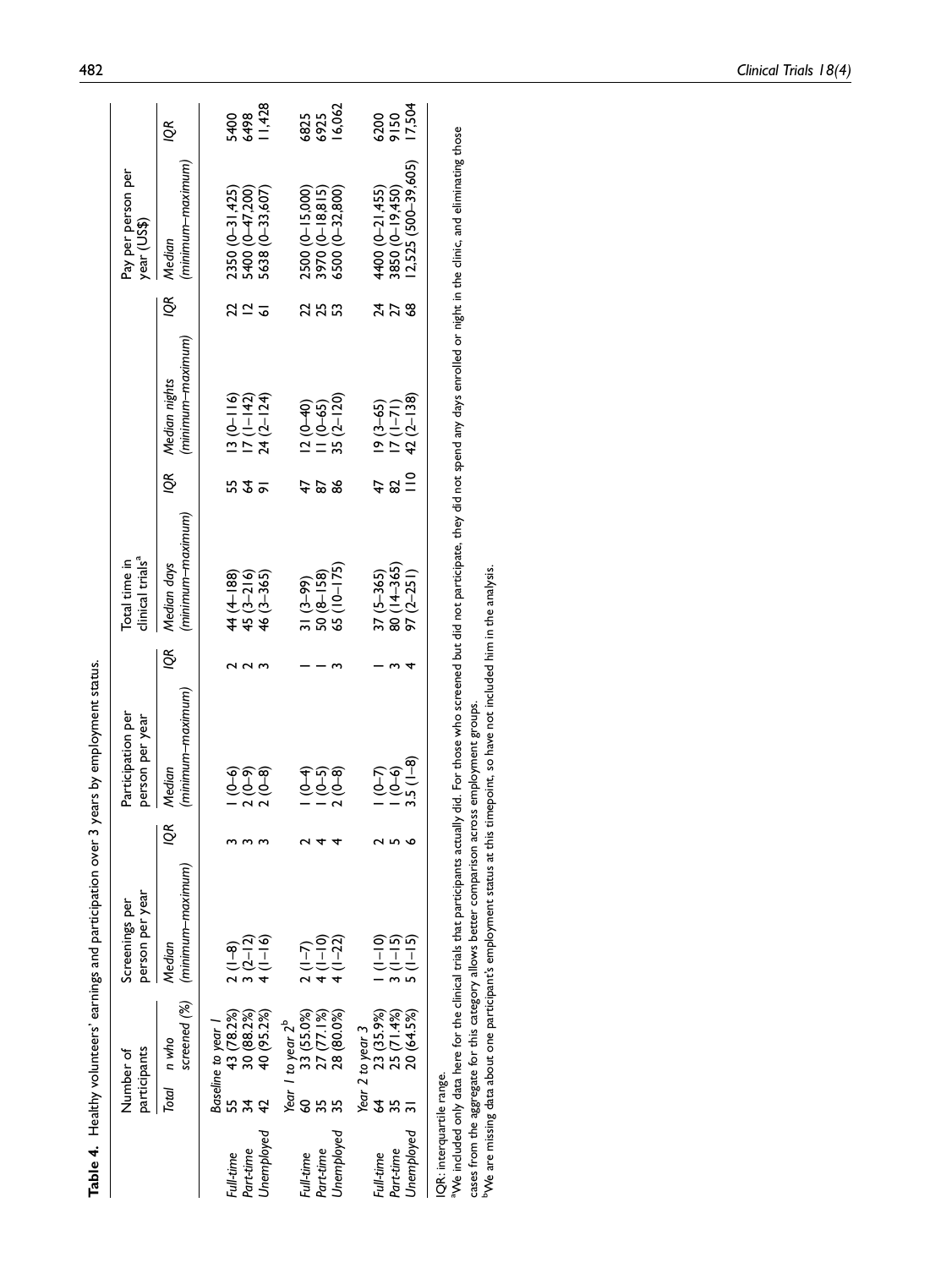|                            |                      | participants<br>Number of                                                                | person per year<br>Screenings per                                                                                |    | Participation per<br>person per year                                |   | clinical trials <sup>a</sup><br>Total time in |                            |                                                                         |                    | Pay per person<br>per year (US\$)       |                |
|----------------------------|----------------------|------------------------------------------------------------------------------------------|------------------------------------------------------------------------------------------------------------------|----|---------------------------------------------------------------------|---|-----------------------------------------------|----------------------------|-------------------------------------------------------------------------|--------------------|-----------------------------------------|----------------|
| Participant<br>type        |                      | Total n who                                                                              | screened (%) (minimum-maximum)<br>Median                                                                         | QR | (minimum–maximum)<br>Median                                         | ğ | (minimum–maximum)<br>Median days              |                            | (minimum-maximum)<br>IQR Median nights                                  | Š                  | (minimum-maximum)<br>Median             | g              |
| Occupational<br>Occasional |                      | $\begin{bmatrix} 100 & 82 & (82%) \\ 31 & 31 & (100%) \end{bmatrix}$<br>Baseline to year | $5(1-16)$<br>$2(1-8)$                                                                                            |    | (၁၂)<br> -<br>  4                                                   |   | $32(3-188)$<br>$88(4-365)$                    | $\overline{\overline{37}}$ | $\frac{13(0-116)}{32(3-142)}$                                           | Ľ<br>$\frac{8}{3}$ | 2650 (0-31,425)<br>9700 (2720-47,200)   | 1,945<br>5381  |
| Occupational<br>Occasional | $\overline{2}$<br>29 | 59 (57.8%)<br>29 (100%)<br>Year I to year 2                                              | $5(2-22)$<br>$2(1-7)$                                                                                            |    | $\begin{array}{c}\n\uparrow \circ \\ 0 \\ \circ \circ\n\end{array}$ |   | $83(8-175)$<br>$31(3-158)$                    | 48<br>8                    | $\frac{8(0-40)}{33(3-120)}$                                             | 22<br>SO,          | 2500 (0-15,000)<br>9017 (0-32,800)      | 13,646<br>5600 |
| Occupational<br>Occasional | $\frac{2}{1}$        | 50 (44.6%)<br>18 (100%)<br>Year 2 to year 3                                              | $2(1-10)$<br>$7(3-15)$                                                                                           |    | $1(0-7)$<br>4.5 (1-8)                                               |   | 42 (2–365)<br>III (34–251)                    |                            | $\begin{array}{cc}\n 68 & 16 (1-65) \\  102 & 53 (2-138)\n \end{array}$ | 24<br>S9           | 3340 (0–21,455)<br>16,425 (2235–39,605) | 12,073<br>8235 |
| IQR: interquartile range.  |                      |                                                                                          | <sup>a</sup> As with Table 4, we included only data here for the clinical trials that participants actually did. |    |                                                                     |   |                                               |                            |                                                                         |                    |                                         |                |

healthy volunteer's orientation to trial enrollment. Occupational participants are a designation we gave to those who reported focusing on clinical trials as their primary source of income and pursuing studies as though it were a full-time job. Most occupational participants were otherwise unemployed but some held parttime jobs. Occasional participants were less focused on enrolling in trials than occupational participants, and they included individuals who were unemployed or held part-time jobs, as well as all participants who held fulltime jobs. Most people were occasional participants, and the occupational category decreased from a peak of 45 participants (34.3%) at enrollment in this study down to 31 (23.7%) 1 year later, 29 (22.1%) 2 years after enrollment, and only 18 (13.8%) 3 years after enrollment at this study's end (Table 5).

In terms of clinical trials, occupational participants screened each year whereas the occasional participants did not always do so. Occupational participants also spent more time annually in trials compared to occasional participants because they participated in more trials per year, but the per-trial time commitment was quite similar between the groups. As expected, occupational participants earned considerably more money from clinical trials each year (US\$9017–US\$16,425 compared to US\$2500–US\$3340). However, in only 1 year of this study did the annual median trial income for occupational participants top US\$10,000. Indeed, the range of annual incomes that participants generated indicates that some occasional participants even earned more than some occupational participants; the primary difference was that the range included higher amounts of compensation among the occupational participants (maximum total income over each of the 3 years of US\$15,000–US\$31,425 for occasional participants compared to US\$32,800–US\$47,200 for occupational participants).

Although they are not representative of all healthy volunteers, we summarize in Table 6 the clinical trial activity of the top 10% of earners, most of whom were categorized as occupational participants during our entire study. Notably, there was a striking difference in 3-year total compensation between the top earner (i.e. US\$100,700) and the participant at the bottom of this small group's rankings (i.e. US\$33,550). In aggregate, these 14 participants screened for 317 clinical trials and participated in 192, equaling a median of 6 screenings, 4 trials, and income of US\$18,885 annually. Comparing participants' study compensation across each study year, the high volatility in income from trials becomes apparent, even among the highest earners. Specifically, the top earner's income ranged from US\$28,295 to US\$39,605, and the second highest earner had a low of US\$17,050 and a high of US\$47,200.

To contextualize these higher earnings, Table 6 summarizes participants' total annual days enrolled in trials, nights spent in research clinics, and the estimated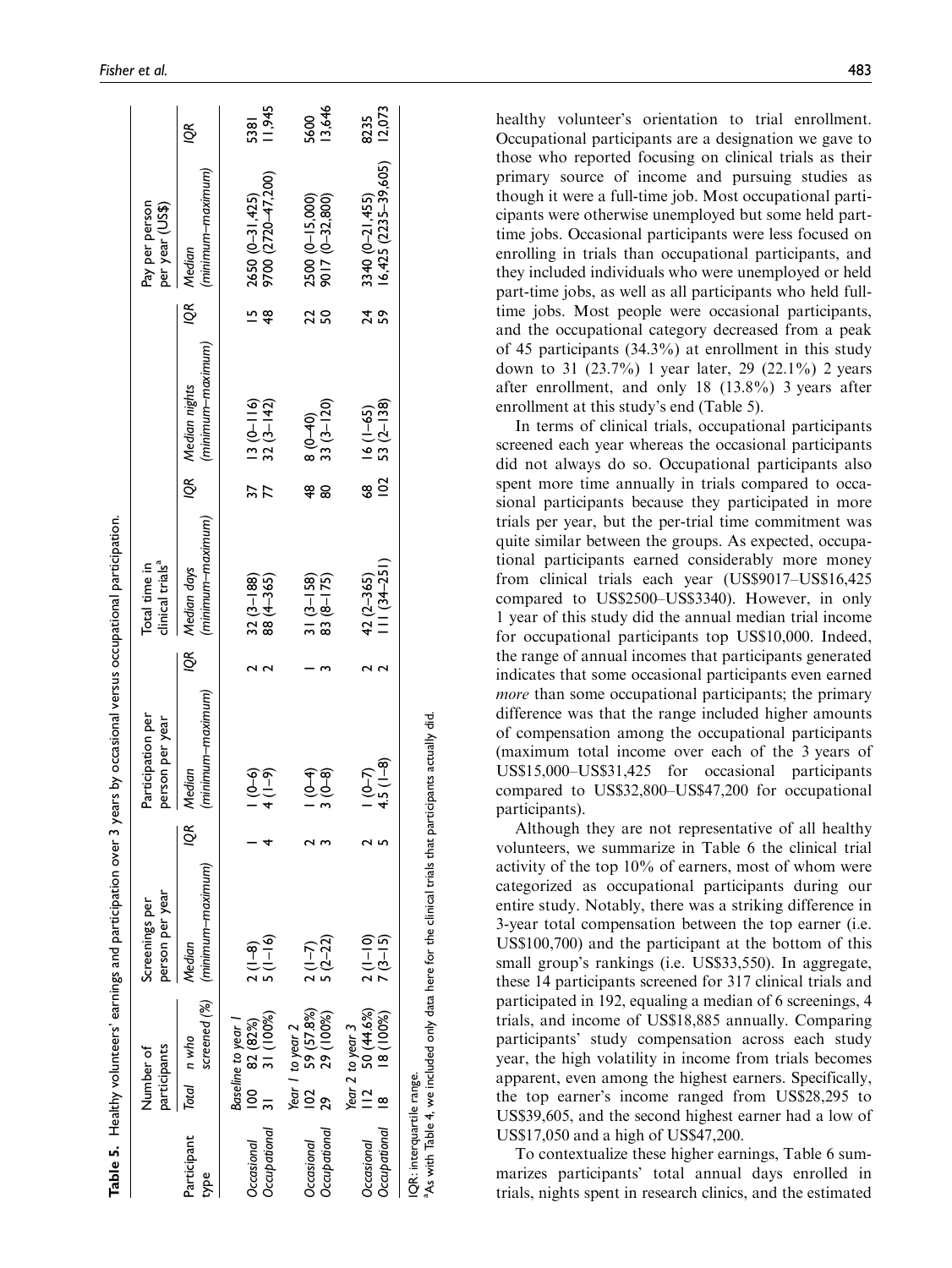|                  | Ill years       | Year                         |                 |                                       |                                              |                                                                                                                                                                                                     | fear <sub>2</sub>                                                                                                                                                                                                                                                              |                 |                                                                                                                       |                                         |                                 | ear <sub>3</sub>              |                 |                                          |                                         |                                 |
|------------------|-----------------|------------------------------|-----------------|---------------------------------------|----------------------------------------------|-----------------------------------------------------------------------------------------------------------------------------------------------------------------------------------------------------|--------------------------------------------------------------------------------------------------------------------------------------------------------------------------------------------------------------------------------------------------------------------------------|-----------------|-----------------------------------------------------------------------------------------------------------------------|-----------------------------------------|---------------------------------|-------------------------------|-----------------|------------------------------------------|-----------------------------------------|---------------------------------|
| Ranking          | earnings<br>rad | screenings/<br>studies<br>ye | earnings<br>New | enrolled<br>n dinic<br>arlgir<br>Days | <b>Iverage</b><br>sarnings<br>per trial<br>ğ | )istance<br>traveled<br>(miles)                                                                                                                                                                     | New<br>screenings/<br>studies                                                                                                                                                                                                                                                  | New<br>earnings | Days<br>enrolled,<br>nights<br>in clinic                                                                              | Average<br>earnings<br>per trial<br>day | Distance<br>traveled<br>(miles) | New<br>screenings/<br>studies | New<br>earnings | Days<br>enrolled/<br>nights<br>in clinic | Average<br>earnings<br>per trial<br>day | Distance<br>traveled<br>(miles) |
|                  | 00,700          |                              |                 | 31/108                                |                                              | $1.583\n1.593\n1.547\n1.547\n1.573\n1.573\n1.573\n1.573\n1.573\n1.583\n1.583\n1.583\n1.583\n1.583\n1.583\n1.583\n1.583\n1.583\n1.583\n1.583\n1.583\n1.583\n1.583\n1.583\n1.583\n1.583\n1.583\n1.58$ | $\begin{array}{l} 21.29 & 0.0000 \\ 0.0000 & 0.0000 \\ 0.0000 & 0.0000 \\ 0.0000 & 0.0000 \\ 0.0000 & 0.0000 \\ 0.0000 & 0.0000 \\ 0.0000 & 0.0000 \\ 0.0000 & 0.0000 \\ 0.0000 & 0.0000 \\ 0.0000 & 0.0000 \\ 0.0000 & 0.0000 \\ 0.0000 & 0.0000 \\ 0.0000 & 0.0000 \\ 0.000$ |                 | 138/12(<br>106/65<br>103/82<br>103/82 135/67<br>103/82 104/25<br>103/83/84/25<br>103 11/10 103/84<br>103 11/10 103/84 | 831083522538837520                      |                                 | 528<br>52852577777777778      |                 |                                          | 853283983348350881                      |                                 |
|                  |                 |                              |                 |                                       |                                              |                                                                                                                                                                                                     |                                                                                                                                                                                                                                                                                |                 |                                                                                                                       |                                         |                                 |                               |                 |                                          |                                         |                                 |
|                  |                 |                              |                 |                                       |                                              |                                                                                                                                                                                                     |                                                                                                                                                                                                                                                                                |                 |                                                                                                                       |                                         |                                 |                               |                 |                                          |                                         |                                 |
|                  |                 |                              |                 |                                       |                                              |                                                                                                                                                                                                     |                                                                                                                                                                                                                                                                                |                 |                                                                                                                       |                                         |                                 |                               |                 |                                          |                                         |                                 |
|                  |                 |                              |                 |                                       |                                              |                                                                                                                                                                                                     |                                                                                                                                                                                                                                                                                |                 |                                                                                                                       |                                         |                                 |                               |                 |                                          |                                         |                                 |
|                  |                 |                              |                 |                                       |                                              |                                                                                                                                                                                                     |                                                                                                                                                                                                                                                                                |                 |                                                                                                                       |                                         |                                 |                               |                 |                                          |                                         |                                 |
|                  |                 |                              |                 |                                       |                                              |                                                                                                                                                                                                     |                                                                                                                                                                                                                                                                                |                 |                                                                                                                       |                                         |                                 |                               |                 |                                          |                                         |                                 |
|                  |                 |                              |                 |                                       |                                              |                                                                                                                                                                                                     |                                                                                                                                                                                                                                                                                |                 |                                                                                                                       |                                         |                                 |                               |                 |                                          |                                         |                                 |
|                  |                 |                              |                 |                                       |                                              |                                                                                                                                                                                                     |                                                                                                                                                                                                                                                                                |                 |                                                                                                                       |                                         |                                 |                               |                 |                                          |                                         |                                 |
|                  |                 |                              |                 |                                       |                                              |                                                                                                                                                                                                     |                                                                                                                                                                                                                                                                                |                 |                                                                                                                       |                                         |                                 |                               |                 |                                          |                                         |                                 |
|                  |                 |                              |                 |                                       |                                              |                                                                                                                                                                                                     |                                                                                                                                                                                                                                                                                |                 |                                                                                                                       |                                         |                                 |                               |                 |                                          |                                         |                                 |
|                  |                 |                              |                 |                                       |                                              |                                                                                                                                                                                                     |                                                                                                                                                                                                                                                                                |                 |                                                                                                                       |                                         |                                 |                               |                 |                                          |                                         |                                 |
|                  |                 |                              |                 |                                       |                                              |                                                                                                                                                                                                     |                                                                                                                                                                                                                                                                                |                 |                                                                                                                       |                                         |                                 |                               |                 |                                          |                                         |                                 |
| Median top 10%   |                 |                              |                 |                                       |                                              |                                                                                                                                                                                                     |                                                                                                                                                                                                                                                                                |                 |                                                                                                                       |                                         |                                 |                               |                 |                                          |                                         |                                 |
| Median other 90% | $500^a$         |                              |                 |                                       |                                              |                                                                                                                                                                                                     |                                                                                                                                                                                                                                                                                |                 |                                                                                                                       |                                         |                                 |                               |                 |                                          |                                         |                                 |
|                  |                 |                              |                 |                                       |                                              |                                                                                                                                                                                                     |                                                                                                                                                                                                                                                                                |                 |                                                                                                                       |                                         |                                 |                               |                 |                                          |                                         |                                 |

a<br>Unlike the top 10% earners, not all of the other 90% screened for a clinical trial throughout the 3 years of the study. As a result, the median total earnings include individuals who did not pursue clinical trials in<br>eac  $^{\rm a}$ Unlike the top 10% earners, not all of the other 90% screened for a clinical trial throughout the 3 years of the study. As a result, the median total earnings include individuals who did not pursue clinical trials each of the 3 years.

Table 6. Clinical trial activity over 3 years of the top 10% earners.

Table 6. Clinical trial activity over 3 years of the top 10% earners.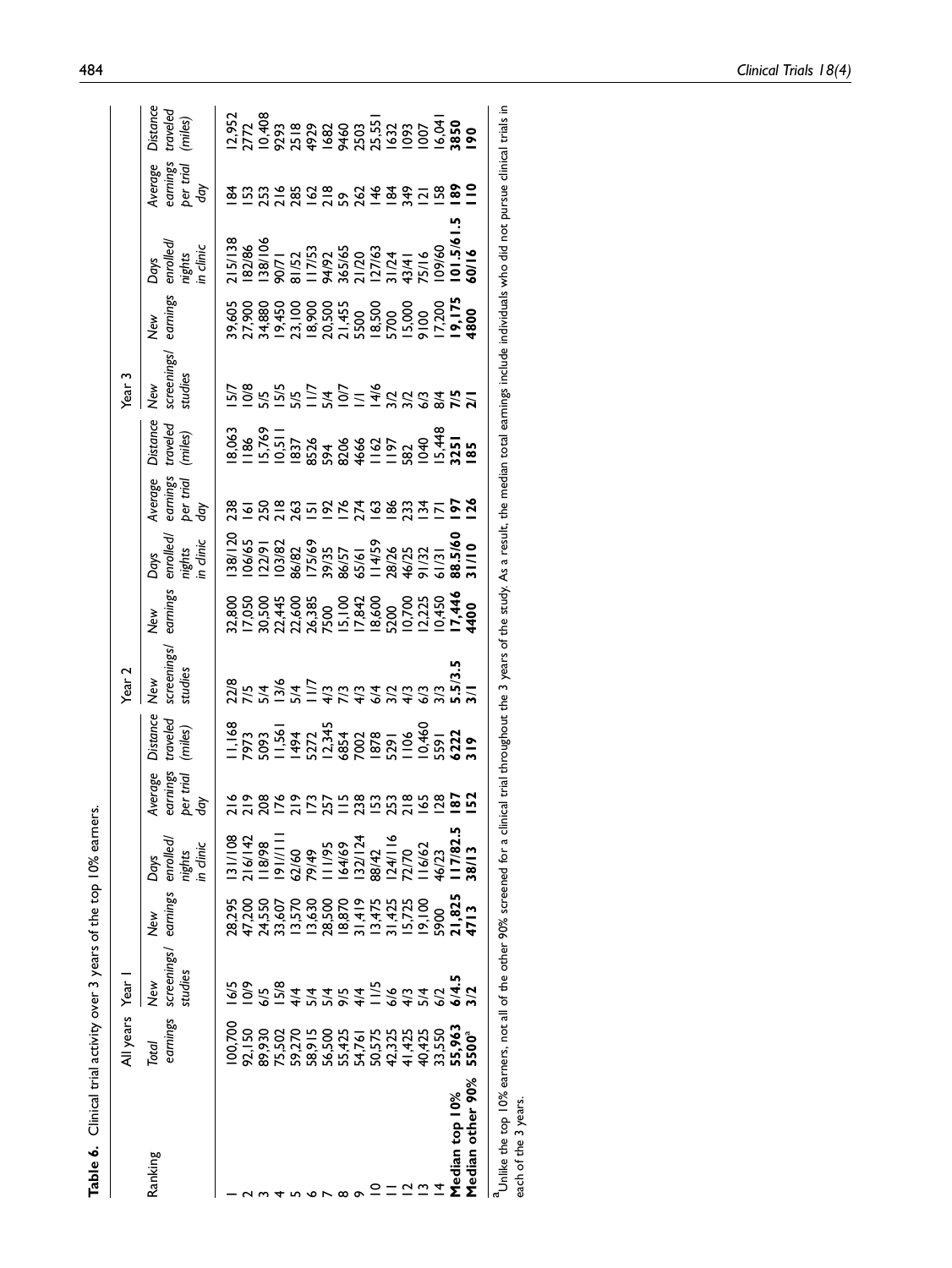distance traveled to screen and participate. The top earners spent a median of 104.5 days and 64 nights annually in clinical trials, with a high of 365 days for a participant who joined a lengthy Ebola vaccine trial and 142 nights for the participant who completed nine trials in 1 year. The top earners joined trials with a wide range of daily rates (low =  $\text{US}\$59/\text{day}$ ; high  $=$  US\$349/day), indicating that they did not enroll only in studies that paid the most for their time. In addition, the top earners traveled a median distance of 5196.5 miles annually for clinical trials, with one participant logging 25,563 miles in a single year when he screened for studies throughout the Southwestern and Midwestern US. While it was not just the top earners who spent a large portion of the year participating in and traveling for trials, these individuals generally spent more time in trials and traveled further to enroll. As point of comparison, the other 90% of this study's participants spent a median of 38 days and 13 nights in trials annually while traveling a median distance of just 217 miles.

### Limitations

Our findings are based on participants' self-reported clinical trial activity over a 3-year period, which is subject to inaccuracies or missing data. To improve data quality, we contacted participants frequently to ask whether they had screened for any new trials, and we asked probing questions during our regularly scheduled interviews to check our records and collect data for any missing CTDs. Participants generally exhibited excellent recall about trial compensation and nights in the clinic, whereas other details, particularly about the drugs' therapeutic target (see Supplemental Materials), were more prone to missing or uncertain information, especially when they screened but did not participate in a trial. Participants also erred on overreporting, such as by completing CTDs for focus groups, marketing studies, or non-interventional medical studies they had done. We excluded those studies from our data set, but they confirm most participants' thoroughness in providing information to the study team.

Another potential limitation of this study stems from the concern that involvement in the full-participation arm could have affected participants' clinical trial activity. The control arm participants did not complete CTDs, so we simply asked during their final interview how many clinical trials they had screened for and participated in during the previous 3 years. This data collection method is likely less reliable than CTDs, particularly for people who screened frequently. However, including all retained participants (regardless of whether they screened each year), the median number of screenings for the entire 3-year period was 6 for both the control and full-participation arms ( $IQR = 9$  for both), and the median number of trials was 3.5 for the control arm and 3 for the full-participation arm  $IQR = 7$  for control and 5 for full-participation arm). Therefore, completing CTDs and being in this study's full-participation arm did not appear to affect participants' clinical trial activity.

#### Conclusion

Assumptions about Phase I trial earnings drive ethical concerns both about paying healthy volunteers too much and too little. Yet, data about such income are sparse. This empirical study focused on the question of how much healthy volunteers actually earn from their trial participation. We found a large payment spectrum for Phase I trials, ranging from US\$150 to US\$13,000 per trial. Considerably more trials paid less than US\$2000 (22.9%) or between US\$2000 and US\$4000 (42.3%) as compared to trials paying more than US\$6000 (14.7%). Participants earned a median of US\$4200 annually from trials, with wide variability from year to year as well as among participants.

Employment influenced trial participation such that, in aggregate, unemployed individuals had the highest rates of participation and trial earnings, followed by people with part-time jobs, then those with full-time employment. Occupational healthy volunteers, whom the literature might consider ''professionals,'' also participated and earned more than occasional participants. Nonetheless, we found it to be exceedingly rare for anyone to make more than US\$20,000 in a single year, and even unusual to earn US\$10,000–US\$20,000. For participants who rely solely on clinical trials for their annual income, these levels of compensation typically generate below poverty-line income. Thus, while trial compensation may supplement one's income or help make ends meet, it is not a mechanism to achieve financial security.28–30

This study's longitudinal design also helps characterize serial enrollment in clinical trials, both in terms of persistence in and attrition from trials over 3 years. Just 52.3% of our sample screened for any Phase I trials in the study's final year. While this was true across employment categories, part-time workers had the most stable levels of trial participation relative to full-time workers and unemployed people. Their continued trial involvement could be because they had enough income to more reliably afford the transportation expenses related to screening (compared to the unemployed), but not enough money to otherwise make ends meet (compared to full-time workers). Trial participation is not guaranteed, and study participants completed only two-thirds of the trials for which screened. Not only are there costs associated with screening, such as travel costs or missed wages from a job, but individuals also might become discouraged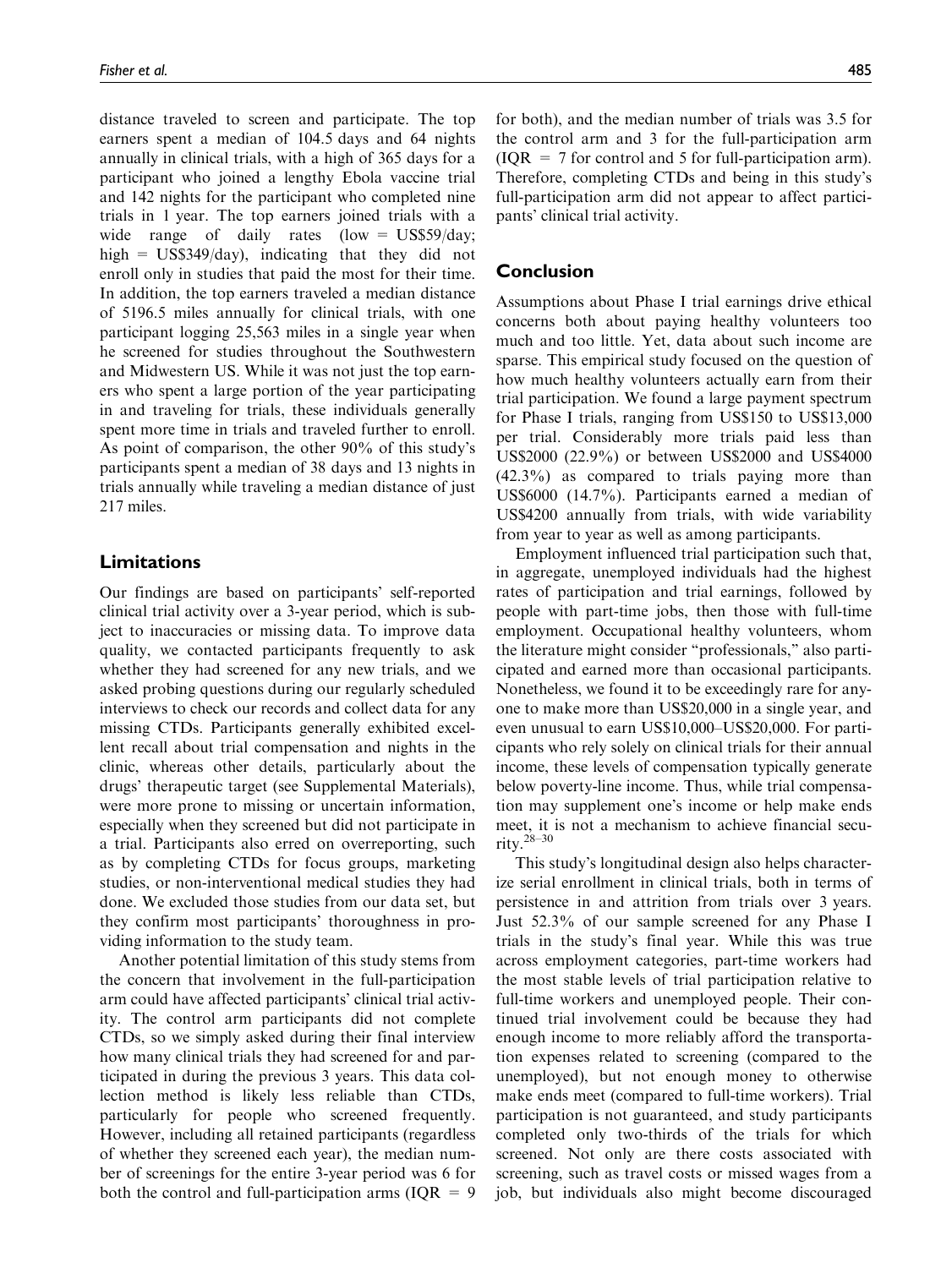from future participation when they have difficulty qualifying for studies. Even the number of occupational participants declined over time, with some becoming occasional participants and others no longer screening at all. The occupational participants in the final study year made a considerably higher median income than in the prior 2 years (US\$16,425 compared to US\$9017–US\$9700), which might indicate that those who continued this mode of trial participation were the most financially successful at it. In sum, our results suggest that paid clinical trial participation—whether as occasional or even ''professional'' healthy volunteers appears to be a relatively short ''career.'' The CTD data cannot provide an explanation for why healthy individuals might discontinue their trial participation, but this is an area ripe for future qualitative research.

Data from our sample's top 10% of earners reveal the upper limits of what income might be possible from clinical trials. One participant earned US\$47,200 in a single year, but there was high volatility in his 3-year earnings. Overall, these data indicate that even occupational participation results in quite low annual earnings. The top 10% earners' median annual income was US\$18,885, and some of these participants earned less than US\$10,000 in 1 or even 2 of the 3 years we followed them. On average, the top earners participated in trials that paid higher daily rates than the other participants. However, because median daily rates varied dramatically, the key component of the top earners' ability to generate larger amounts of trial compensation was the considerable effort they invested in trials. Compared to the other 90% of participants, the top earners were enrolled in trials for a sizable portion of the year, spent much of the year living and sleeping in a research facility, and logged hundreds or thousands of miles to screen for and enroll in trials. Thus, the top earners were not outperforming the other participants by simply picking the highest-paying clinical trials.

The study findings suggest that clinical trial participation is not as lucrative for healthy volunteers as the literature often implies. The so-called professionals also make up the minority of trial participants, despite the scholarly attention paid to this group.<sup>14–16</sup> Exceedingly few participants were able to earn over US\$30,000 annually, which has been suggested as a potential income level.<sup>21,23</sup> Even the more modest estimate of US\$18,000–US\$28,000 in annual earnings given on a website for aspiring ''professional lab rats'' may set unreasonable expectations for all but the most committed healthy volunteers. $24$  Indeed, among top earners, no one made more than US\$30,000 annually in all 3 years of this study, and it was not uncommon for even these individuals to earn below US\$18,000 in a single year. Significantly, many clinics do not offer financial compensation for screening, and few reimburse participants' transportation and other expenses, so participants incur financial risk in screening for new clinical trials, particularly when they travel to do so.

Examining Phase I trial participation in an empirically grounded way can inform ethical attention to payments for healthy volunteer studies. Worries about unduly inducing trial participation through offers of substantial payment are contextualized by accounting for healthy volunteers' employment status and overall trial income. While particular trials may offer sums of money that motivate enrollment in ethically dubious ways, the larger problem may be the perception that serial participation could be a lucrative job. Indeed, even the ethics literature has fallen prey to this assumption, leading to the hotly debated question about whether clinical trials should be considered a form of work. $31-36$  Given the relatively few participants who pursue Phase I trials occupationally, perhaps too much attention is paid to this small subset of healthy volunteers. Instead, ethical focus should be shifted to the question of what the paid research involvement of individuals with low-income and low-educational attainment might mean if they believe they can earn much higher annual incomes from serial participation than are truly possible. This question shifts the ethical frame away from undue inducement to participate in particular trials and toward concerns about exploitation by a system that appears to promise unrealistic financial rewards for healthy volunteers' continued involvement. Our findings demonstrate that underemployed people of color are expending extensive effort to earn income through their clinical trial participation, and that even among the most dedicated participants, their earnings represent their economic precarity rather than providing a living wage. $37,38$ 

#### Declaration of conflicting interests

The author(s) declared no potential conflicts of interest with respect to the research, authorship, and/or publication of this article.

#### Funding

The author(s) disclosed receipt of the following financial support for the research, authorship, and/or publication of this article: The research reported in this article was supported under a grant from the National Institute of General Medical Sciences (National Institutes of Health) under award number R01GM099952, ''Factors Affecting Healthy Volunteers' Long-Term Participation in Clinical Trials'' (PI: J.A.F.).

#### ORCID iD

Jill A Fisher **b** <https://orcid.org/0000-0002-9487-1493>

#### Supplemental material

Supplemental material for this article is available online.